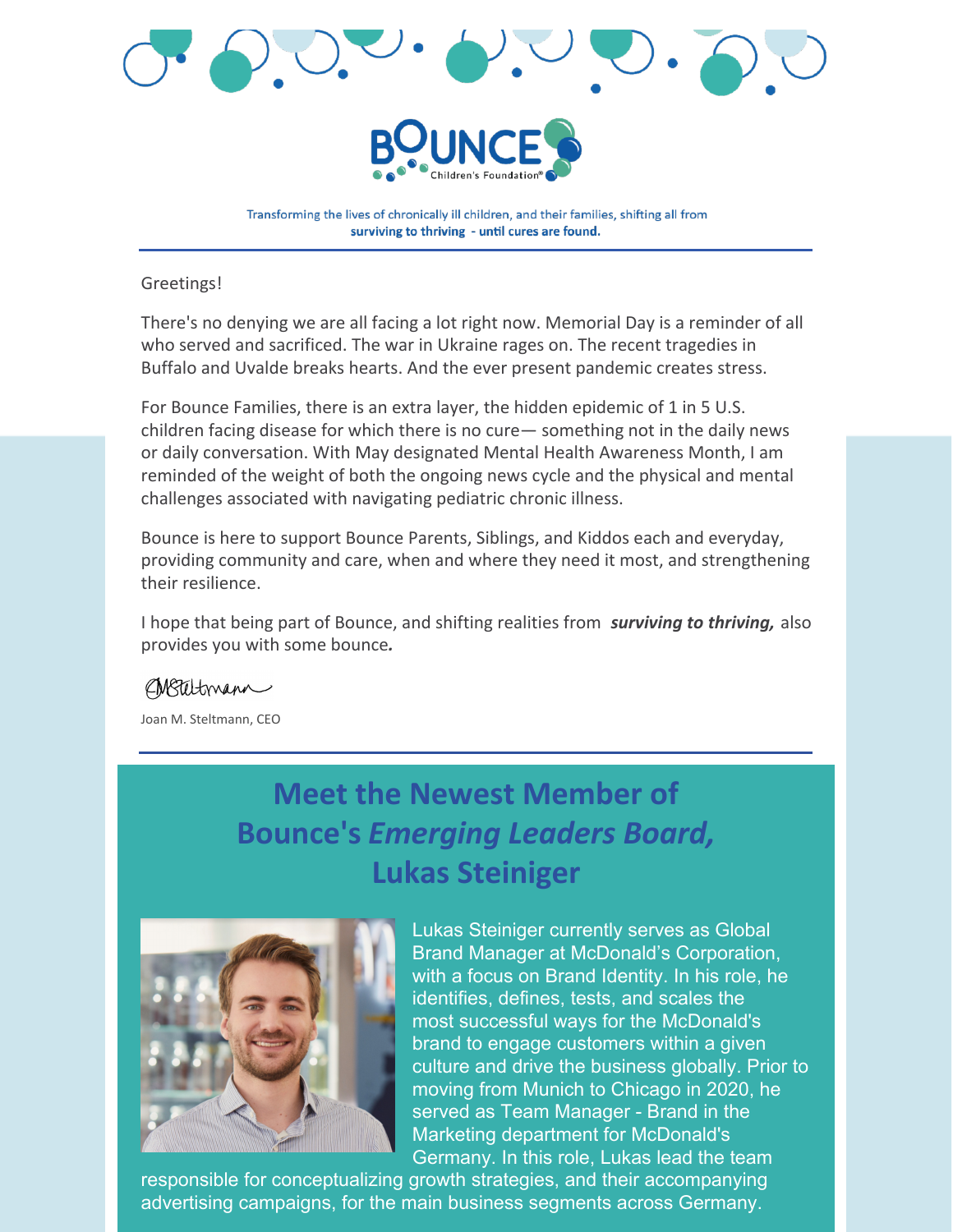During that time, he brought dozens of national campaigns to life, including new product launches, brand campaigns, and promotions. Prior to joining McDonalds, Lukas served as Lead Graphic Designer for Schalke 04 Stadium TV GmbH/LLC and as a Sponsor Acquisition Specialist for Triceps GmbH/LLC.

Fluent in Dutch, German and English, Lukas studied in the Netherlands at University of Twente, ranked in the top 170 universities worldwide, where he earned both a Bachelor of Science in Communication Science and a Master of Science in Marketing Communication Studies.

**MEET THE ENTIRE VOLUNTEER [LEADERSHIP](http://bouncechildrensfoundation.org/team-page/) TEAM**

## **Upcoming** *Bounce Bash* **family adventure***:* **Family Fun Day @ Lakeshore Sport & Fitness**



Thank you to Lakeshore Sport & Fitness for sponsoring and hosting our beloved annual *Bounce Bash*: Family Fun Day!

On June 12, Bounce Families will gather for a fun-filled, ADA-adapted afternoon of:

- Tennis + Floor Hockey + Basketball
- Ring Toss + Bowling
- Inflatable Bounce House + Big Wheel Speedway
- Laser Tag
- Snacks + Drinks

We can't wait to share pictures of all the fun with all friends & donors!

### **Meet** *Bounce Graphic Design Intern***, Noemi Taboada**



We're so excited to welcome Noemi Taboada as our graphic design summer intern! Noemi is currently working toward obtaining her Bachelor's Degree in Graphic Design, as well as a Spanish Minor, at Illinois State University. Through her university, she is also a member of the National Society of Leadership and Success.

Noemi is committed to bringing her optimism, creativity, and love for fun to Bounce Children's Foundation. She can't wait to create visuals that'll connect with Bounce Kiddos and their families.